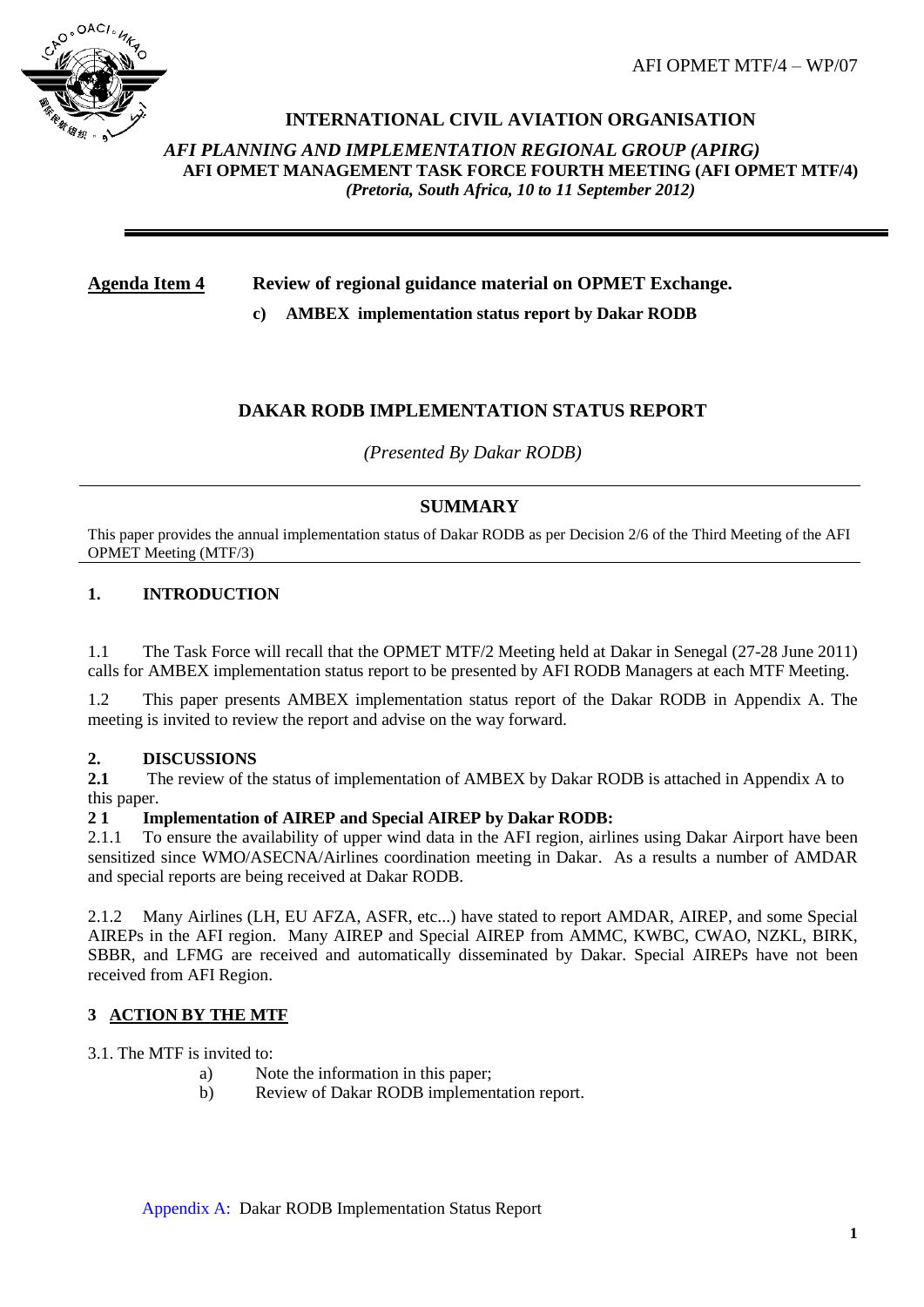# **Appendix A Implementation of MTF/3 Decisions and Recommendations**

| <b>Rec/Dec</b><br>$N^{\circ}$ | <b>Title of</b><br><b>Rec/Decision</b>                                              | Text of Rec/<br><b>Decision</b>                                                                                                                                                                                                                          | <b>Follow-up</b><br><b>Action</b>                                                                                                  | To be<br>initiated by                                  | <b>Status/Action Taken by Dakar RODB</b>                                                                                                                                                                                                                    |
|-------------------------------|-------------------------------------------------------------------------------------|----------------------------------------------------------------------------------------------------------------------------------------------------------------------------------------------------------------------------------------------------------|------------------------------------------------------------------------------------------------------------------------------------|--------------------------------------------------------|-------------------------------------------------------------------------------------------------------------------------------------------------------------------------------------------------------------------------------------------------------------|
| <u>Rec 3/4:</u>               | <b>Implementation of AFTN</b><br>circuit between Dakar and<br><b>Pretoria RODBs</b> | <b>That Dakar and</b><br><b>Pretoria RODBs</b><br>investigate the best<br>possible way to<br>implement a backup<br>circuit between the<br>two RODBs for the<br>implementation of the<br>backup procedures<br>between the RODBs,<br>on time for the MTF/4 | For the<br>backup, the<br>financial<br>coasts of the<br>installation of<br>another link<br>via<br>AFISNET,<br>should be<br>studied | <b>Dakar</b><br>and<br><b>Pretoria</b><br><b>RODBs</b> | An AFTN circuit is operational between Dakar<br>and Johannesburg via CAFSAT network.                                                                                                                                                                        |
| <b>Rec 3/7:</b>               | Amendments proposals to<br>the AMBEX HANBOOK.                                       | That , the amendment<br>to the AMBEX<br>Handbook given in<br><b>Appendix F to this</b><br>report, be endorsed as<br>the AMBEX Handbook<br><b>Seven Edition,</b><br><b>Amendment 2</b>                                                                    | <b>Regularly</b><br>updated                                                                                                        | <b>Dakar</b><br>and<br>Pretoria<br><b>RODBs</b>        | The actual AMBEX Handbook of Dakar RODB,<br>is conform to the seventh edition, Amendment 2.<br>However, we propose to maintain FTAO32, at<br>the place of FTA38, because the two Bulletins<br>contained the same AOP; and Dakar disseminate<br>a long time. |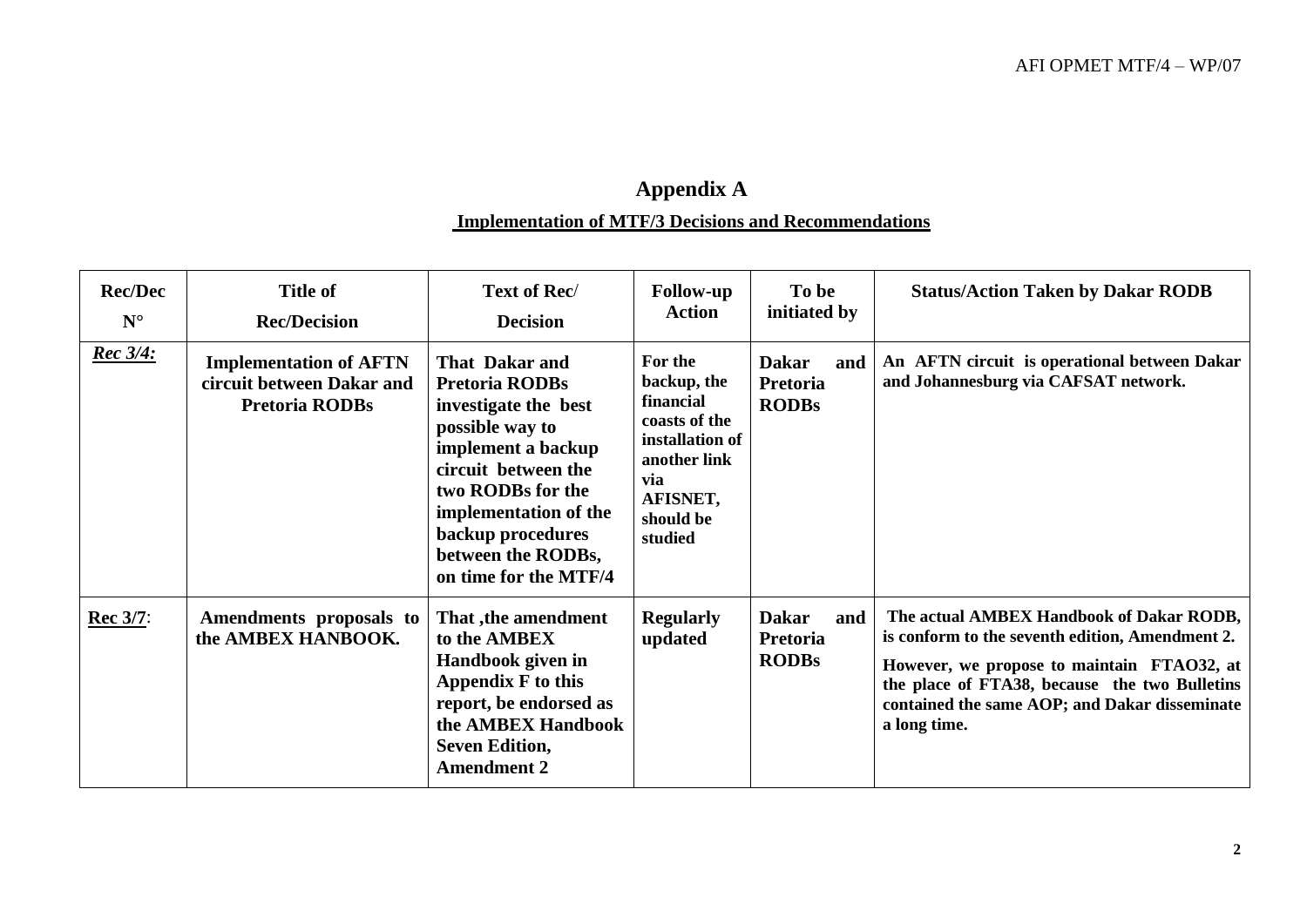| Dec 3/8:        | Designation a coordinator and<br>setting up of the due date                                | <b>That the RODB</b><br><b>Managers be invited to</b><br>designate a coordinator<br>for the Team and provide<br>implementation status<br>report on time for the<br><b>MTF/4</b> meeting | Dakar and<br>Pretoria<br><b>RODBs</b>           | Pretoria RODB Manager, is the coordinator.                                                                                                                                                                                                                                                                                                                  |
|-----------------|--------------------------------------------------------------------------------------------|-----------------------------------------------------------------------------------------------------------------------------------------------------------------------------------------|-------------------------------------------------|-------------------------------------------------------------------------------------------------------------------------------------------------------------------------------------------------------------------------------------------------------------------------------------------------------------------------------------------------------------|
| Dec $3/10$      | <b>EUR SIGMET monitoring</b>                                                               | That, the two AFI<br><b>RODBS</b> be invited to<br>monitor the reception of<br><b>SIGMET</b> during the<br>regular EUR SIGMET<br>test and report.                                       | <b>Dakar</b><br>and<br>Pretoria<br><b>RODBs</b> | Implemented by Dakar RODB Manager. The results<br>have be sent to regional Offices of ICAO.<br>This results are shown in Appendix C                                                                                                                                                                                                                         |
| <b>Rec3/11</b>  | <b>Tables</b><br><b>Exchange</b><br>Routing<br>between AFI IROG and ROC<br><b>Toulouse</b> | That, the two AFI IROGs<br>and ROC of Toulouse<br>exchange their routing<br>Tables and verify their<br>coherency;                                                                       | Dakar and<br>Pretoria<br><b>RODBs</b>           | The routing table of Dakar IROG is currently<br>updated and available in our website:<br>http://www.asecna rep.com.                                                                                                                                                                                                                                         |
| <b>Rec 3/12</b> | <b>Review of the OPMET routing</b><br>Table by the IROGs                                   | That,<br>The AFI IROGs<br>a)<br>be invited to<br>review their<br>current routing<br>tables, the<br><b>OPMET</b> status of<br>reception, and if<br>necessary, update                     |                                                 | The routing table is regularly updated.<br>The status of OMPET reception is shown in the<br>Appendix B, joint to present note.<br>It is noted that among the AOP which have good<br>availability, those of Roberts FIR have made an<br>important improvement during the $2nd$ trimester of<br>this year as shown the appendix B joint to the<br><b>WP10</b> |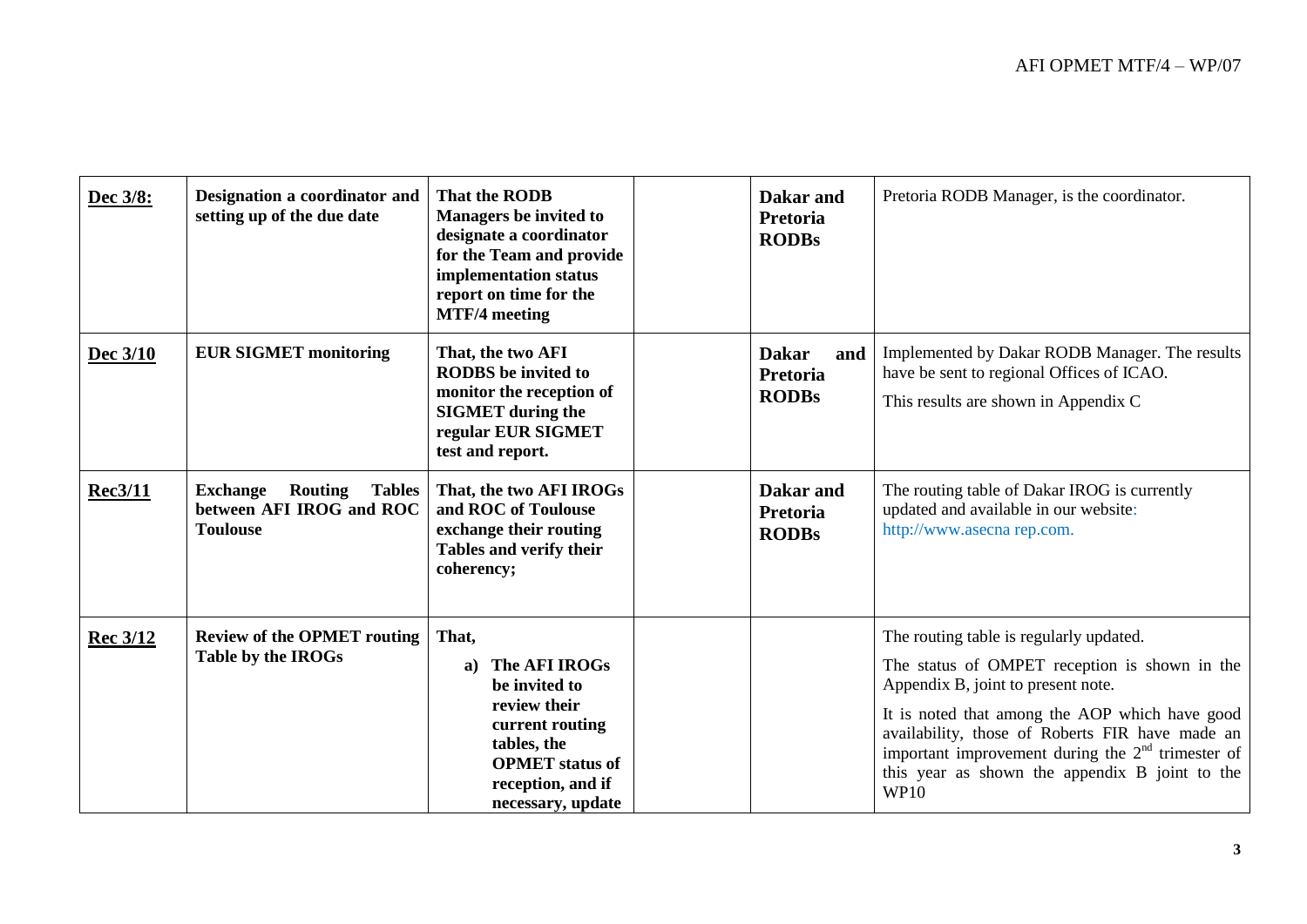|           |                                                          | the routing<br>tables;<br>b) ICAO invites AFI<br><b>States to solve</b><br><b>OPMET</b><br>production and<br>routing issues                                                                                                                                                |                                                 |                                                                                                                                                                                                          |
|-----------|----------------------------------------------------------|----------------------------------------------------------------------------------------------------------------------------------------------------------------------------------------------------------------------------------------------------------------------------|-------------------------------------------------|----------------------------------------------------------------------------------------------------------------------------------------------------------------------------------------------------------|
| Rec 3/13: | <b>AFI OPMET data catalogue</b>                          | That, the proposed data<br>catalogue given in the<br>Appendix G to this<br>report be finalized by the<br><b>RODB</b> Managers and<br>implemented by the<br>provider States as the<br>requirements for the<br><b>OPMET</b> data catalogue                                   | Dakar and<br>Pretoria<br><b>RODBs</b>           | The OPMET data catalogue is joint in this note                                                                                                                                                           |
| Rec 3/14: | <b>Adaptation of the DMG Time</b><br>validation Criteria | That the time validation<br>criteria developed by the<br>DMG for the EUR be<br>adapted to align it with<br>the Air Navigation Plan<br>(ANP) for the AFI Region<br>and included in the AFI<br><b>AMBEX Handbook for</b><br>implemented by both<br><b>Dakar and Pretoria</b> | <b>Dakar</b><br>and<br>Pretoria<br><b>RODBs</b> | The Time criteria proposed by the provider of<br>Dakar RODB, is the same as the one developed for<br>Asian States (Singapore, Thailand etc.) and adopted<br>by the Annex 3 Amendment 75, $17th$ edition. |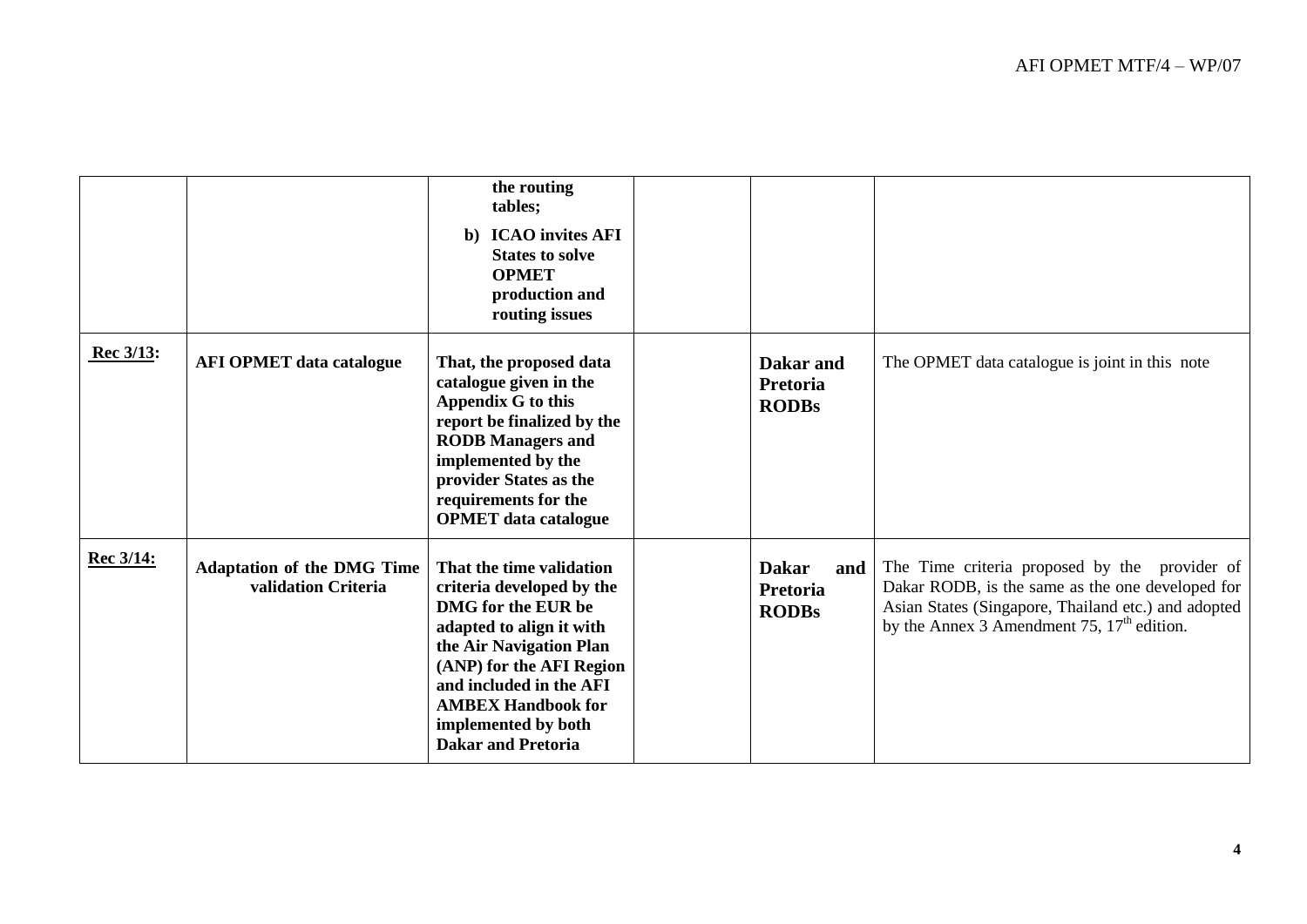| Rec3/15:        | <b>Revision of OPMET Data</b><br><b>Requirements</b>    | That:<br>a) Information<br>related<br>to<br>the<br>requirements<br>of<br><b>OPMET</b><br>Data<br><b>AOP</b><br>from non-<br>aerodromes<br><b>as</b><br>given in Appendix<br>H, be submitted<br><b>ICAO</b><br>by<br><b>Regional Offices</b><br>to the States for<br>approval, before<br>amending the AFI<br><b>FASID MET 2A</b><br>table and Annex1<br>the<br><b>SADIS</b><br>to<br><b>User</b><br>Guide<br>(SUG);<br>The aerodromes<br>$\mathbf{b}$<br>listed<br>in<br><b>as</b><br>Appendix I to this<br>report, be deleted<br>from AFI FASID<br><b>MET Table 2A</b> | Messages are<br>be sent to the<br>concerned<br>but<br>States,<br>any feedback<br>are received: | <b>Dakar</b><br>Pretoria<br><b>RODBs</b> | and   A lot of non-AOP Data are received by Dakar<br>RODB from Ghana, Spain (1), Swaziland,<br>Tunisia (1), Cape Verde (2), Ivory Coast (7),<br>Togo (5), Mali (5), among a lot of others<br>aerodromes.<br>Related to the Appendix B, of this note, the<br>States are more and more difficulties to provide<br>OPMET of the AOP they have declare, but put<br>their effort to the non- AOP aerodromes<br><b>OPMET.</b> The time is come to amend AFI FASID<br>MET 2A, by cleaning the actual and integrating<br>the AOPs which regularly elaborate and<br>disseminate OPMET. |
|-----------------|---------------------------------------------------------|------------------------------------------------------------------------------------------------------------------------------------------------------------------------------------------------------------------------------------------------------------------------------------------------------------------------------------------------------------------------------------------------------------------------------------------------------------------------------------------------------------------------------------------------------------------------|------------------------------------------------------------------------------------------------|------------------------------------------|-------------------------------------------------------------------------------------------------------------------------------------------------------------------------------------------------------------------------------------------------------------------------------------------------------------------------------------------------------------------------------------------------------------------------------------------------------------------------------------------------------------------------------------------------------------------------------|
| <b>Rec</b> 3/16 | <b>Preparation of AFI XML</b><br><b>Transition Plan</b> | That, the preparation of<br>the AFI XML Transition<br>Plan be postponed until                                                                                                                                                                                                                                                                                                                                                                                                                                                                                          |                                                                                                | <b>AFI States</b>                        | Senegal and ASECNA are working together to<br>implement XML later 2014.                                                                                                                                                                                                                                                                                                                                                                                                                                                                                                       |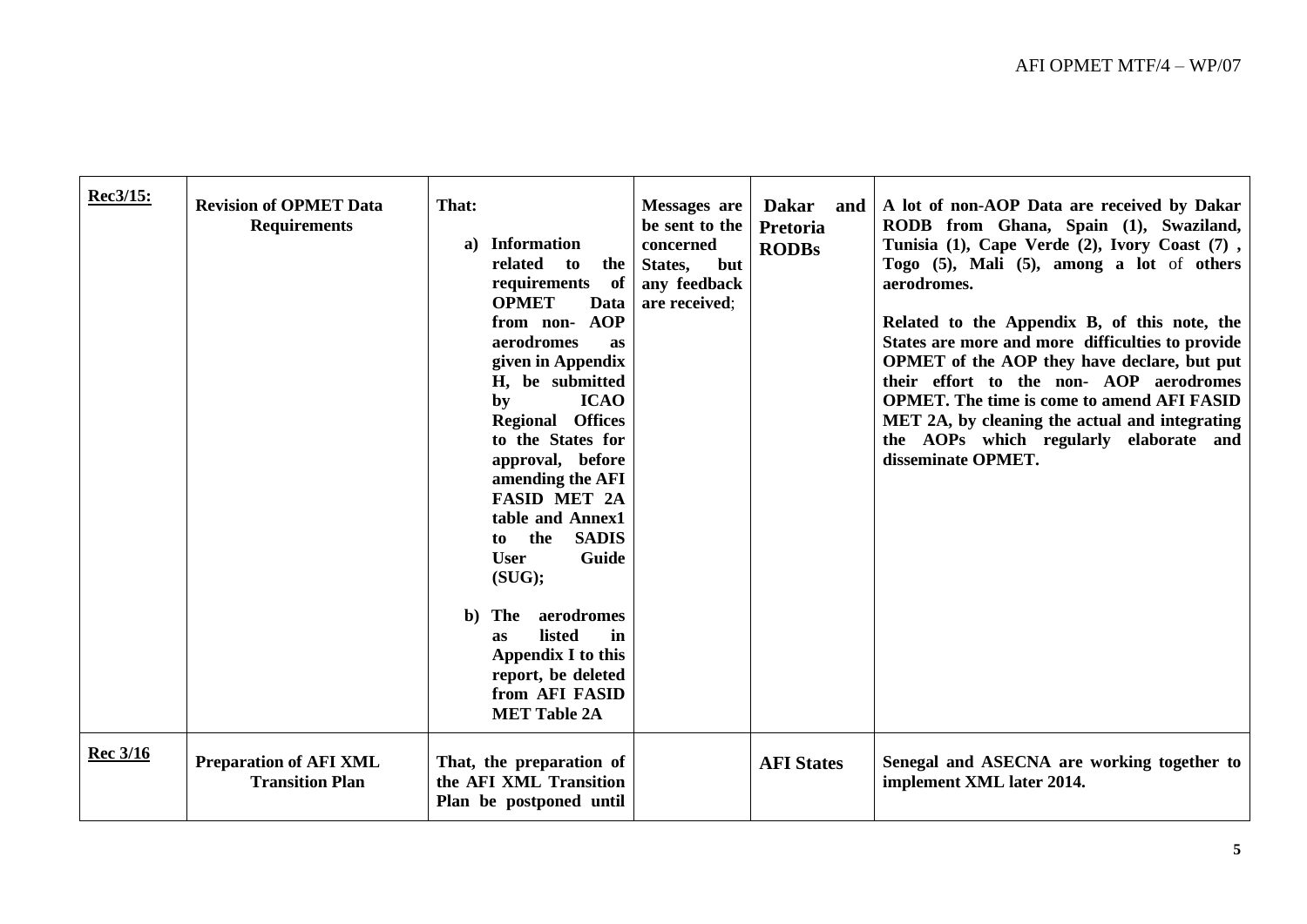|                            |                                                                       | decision<br>the<br>the<br>on<br>implementation of<br>the<br>XML for OPMET<br>and<br>the necessary XML code<br>tables<br>has<br>been<br>the<br>completed<br>by<br><b>MET/AIM</b><br>divisional<br><b>Meeting planned for 2014</b>                                                                                                                                                                                                          |                                                                                                                                    |                                                        |                                                                                                                                                                                                                                                                                                                                                                                                      |
|----------------------------|-----------------------------------------------------------------------|-------------------------------------------------------------------------------------------------------------------------------------------------------------------------------------------------------------------------------------------------------------------------------------------------------------------------------------------------------------------------------------------------------------------------------------------|------------------------------------------------------------------------------------------------------------------------------------|--------------------------------------------------------|------------------------------------------------------------------------------------------------------------------------------------------------------------------------------------------------------------------------------------------------------------------------------------------------------------------------------------------------------------------------------------------------------|
| <b>Conclusion</b><br>18/45 | <b>SIGMET</b> monitoring and<br><b>OPMET</b> routing<br><b>Tables</b> | That:<br>The<br><b>AFI</b><br>two<br>a)<br>provider States be<br>invited to monitor<br>the reception of<br><b>SIGMET</b><br>information<br>during<br>the<br>regular<br>(twice)<br><b>EUR</b><br>yearly)<br><b>Region SIGMET</b><br>tests and report;<br><b>AFI</b><br>b) The<br>two<br><b>IROGs and ROC</b><br><b>Toulouse</b><br>their<br>exchange<br>routing tables and<br>verify<br>the<br><b>of</b><br>coherency<br>these tables; and | <b>Letters</b> are<br>sent to States<br>which have<br>breach of<br>unavailability<br>or bad<br>routing of<br>their<br><b>OPMET</b> | <b>Dakar</b><br>and<br><b>Pretoria</b><br><b>RODBs</b> | The exchange of routing tables between Dakar<br>and Toulouse permitted to detect the<br>incoherencies noted on the Appendix C. About<br>Algiers Bulletin compiling center (BCC),<br><b>Algerian OPMET Manager, confirms that:</b><br>For Algeria data AA of the TTAAii is AL and<br>when the compilation concerned the OPMET of<br>Algeria, Tunisia and Libya the AA is AF (for<br>northern Africa). |